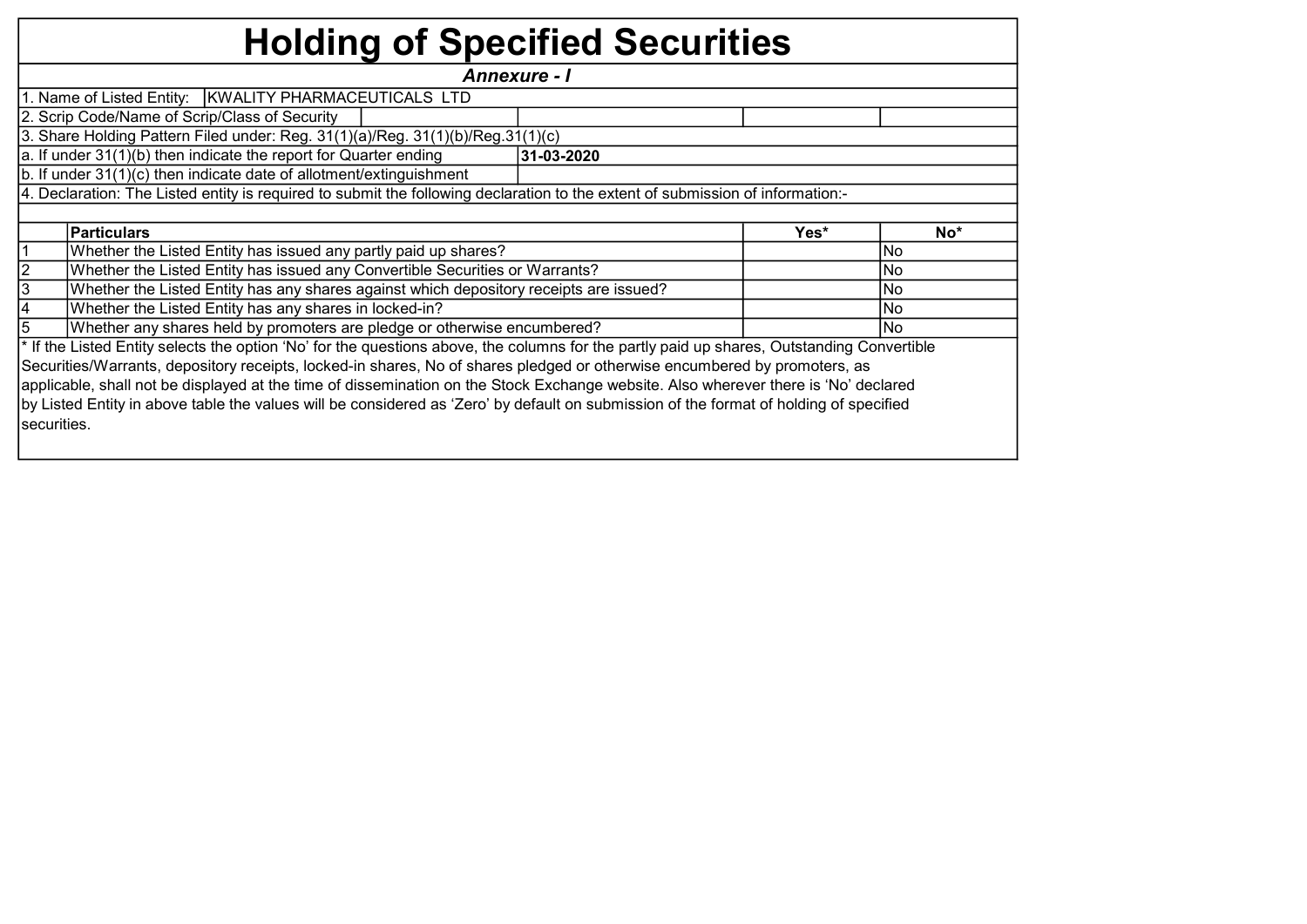|                          |                                    |                                     |                                                               |                                                                            |                                                                  |                                                              | Table I - SUMMARY STATEMENT HOLDING OF SPECIFIED SECURITIES                                                                         |                                                                                                                                                          |                        |              |           |                                                                                                                                   |                                                                                                                                                                 |                                                         |                                          |                                                                                      |                                          |                                                                              |
|--------------------------|------------------------------------|-------------------------------------|---------------------------------------------------------------|----------------------------------------------------------------------------|------------------------------------------------------------------|--------------------------------------------------------------|-------------------------------------------------------------------------------------------------------------------------------------|----------------------------------------------------------------------------------------------------------------------------------------------------------|------------------------|--------------|-----------|-----------------------------------------------------------------------------------------------------------------------------------|-----------------------------------------------------------------------------------------------------------------------------------------------------------------|---------------------------------------------------------|------------------------------------------|--------------------------------------------------------------------------------------|------------------------------------------|------------------------------------------------------------------------------|
| Cate<br>gory<br>$\theta$ | Category of<br>shareholder<br>(II) | No.s of<br>Share<br>holder<br>(III) | No. of<br>fully<br>paid up<br>equity<br>Share<br>held<br>(IV) | No.s of<br>Partly<br>paid-up<br>equity<br><b>Share</b><br>held<br>$\omega$ | No. of<br>shares<br>underlying<br>Depository<br>Receipts<br>(VI) | Total nos.<br>shares<br>held<br>$(VII)$ =<br>$(IV)+(V)+(VI)$ | Shareholding<br>as a % of total<br>no. of shares<br>(calculated as<br>per<br><b>SCRR,1957)</b><br>(VIII)<br>As a % of<br>$(A+B+C2)$ | <b>Number of Votting Rights</b><br>held in each class of<br>securities<br>(IX)<br><b>No of Votina</b><br><b>Total</b><br><b>Rights</b><br>as a<br>$%$ of |                        |              |           | No. of<br><b>Shares</b><br><b>Underlying</b><br>Outstating<br>convertible<br>securities<br>(including<br><b>Warrants</b> )<br>(X) | Shareholding,<br>as a % assuming<br>full conversion<br>of convertible<br>securities(as a %<br>of diluted share<br>capital)<br>$(XI) = (VII) + (X)$<br>As a % of | <b>Number of</b><br><b>Locked</b> in<br>shares<br>(XII) |                                          | <b>Number of</b><br><b>Shares</b><br>pledged or<br>otherwise<br>encumbered<br>(XIII) |                                          | <b>Number of</b><br>equity<br>shares held<br>dematerialized<br>form<br>(XIV) |
|                          |                                    |                                     |                                                               |                                                                            |                                                                  |                                                              |                                                                                                                                     | Class<br>Equity                                                                                                                                          | Class<br><b>Others</b> | <b>Total</b> | $(A+B+C)$ |                                                                                                                                   | $(A+B+C2)$                                                                                                                                                      | No.                                                     | As a % of<br>total<br>shares held<br>(b) | No.                                                                                  | As a % of<br>total<br>shares held<br>(b) |                                                                              |
| (A)                      | Promoter & Promoter Group          | 8                                   | 5346148                                                       |                                                                            |                                                                  | 5346148                                                      | 51.5232                                                                                                                             | 5346148                                                                                                                                                  |                        | 5346148      | 51.5232   |                                                                                                                                   | 51.5232                                                                                                                                                         |                                                         | 0.0000                                   |                                                                                      | 0.0000                                   | 5346148                                                                      |
| (B)                      | Public                             | 149                                 | 5030050                                                       |                                                                            |                                                                  | 5030050                                                      | 48.4768                                                                                                                             | 5030050                                                                                                                                                  |                        | 5030050      | 48.4768   |                                                                                                                                   | 48.4768                                                                                                                                                         |                                                         | 0.0000                                   |                                                                                      | 0.0000                                   | 4840342                                                                      |
| (C)                      | Non Promoter-Non Public            |                                     |                                                               |                                                                            |                                                                  |                                                              |                                                                                                                                     |                                                                                                                                                          |                        |              | 0.0000    |                                                                                                                                   | 0.0000                                                                                                                                                          |                                                         | 0.0000                                   | <b>NA</b>                                                                            | <b>NA</b>                                |                                                                              |
| (C1)                     | Shares underlying DRs              |                                     |                                                               |                                                                            |                                                                  |                                                              | <b>NA</b>                                                                                                                           |                                                                                                                                                          |                        |              | 0.0000    |                                                                                                                                   | 0.0000                                                                                                                                                          |                                                         | 0.0000                                   | <b>NA</b>                                                                            | <b>NA</b>                                |                                                                              |
| (C2)                     | Shares held by Employee Trusts     |                                     |                                                               |                                                                            |                                                                  |                                                              |                                                                                                                                     |                                                                                                                                                          |                        |              | 0.0000    |                                                                                                                                   | 0.0000                                                                                                                                                          |                                                         | 0.0000                                   | NΔ                                                                                   | <b>NA</b>                                |                                                                              |
|                          | <b>Total</b>                       | 157                                 | 10376198                                                      |                                                                            |                                                                  | 10376198                                                     |                                                                                                                                     | 10376198                                                                                                                                                 |                        | 10376198     | 100.0000  |                                                                                                                                   | 100.0000                                                                                                                                                        |                                                         | 0.0000                                   |                                                                                      |                                          | 10186490                                                                     |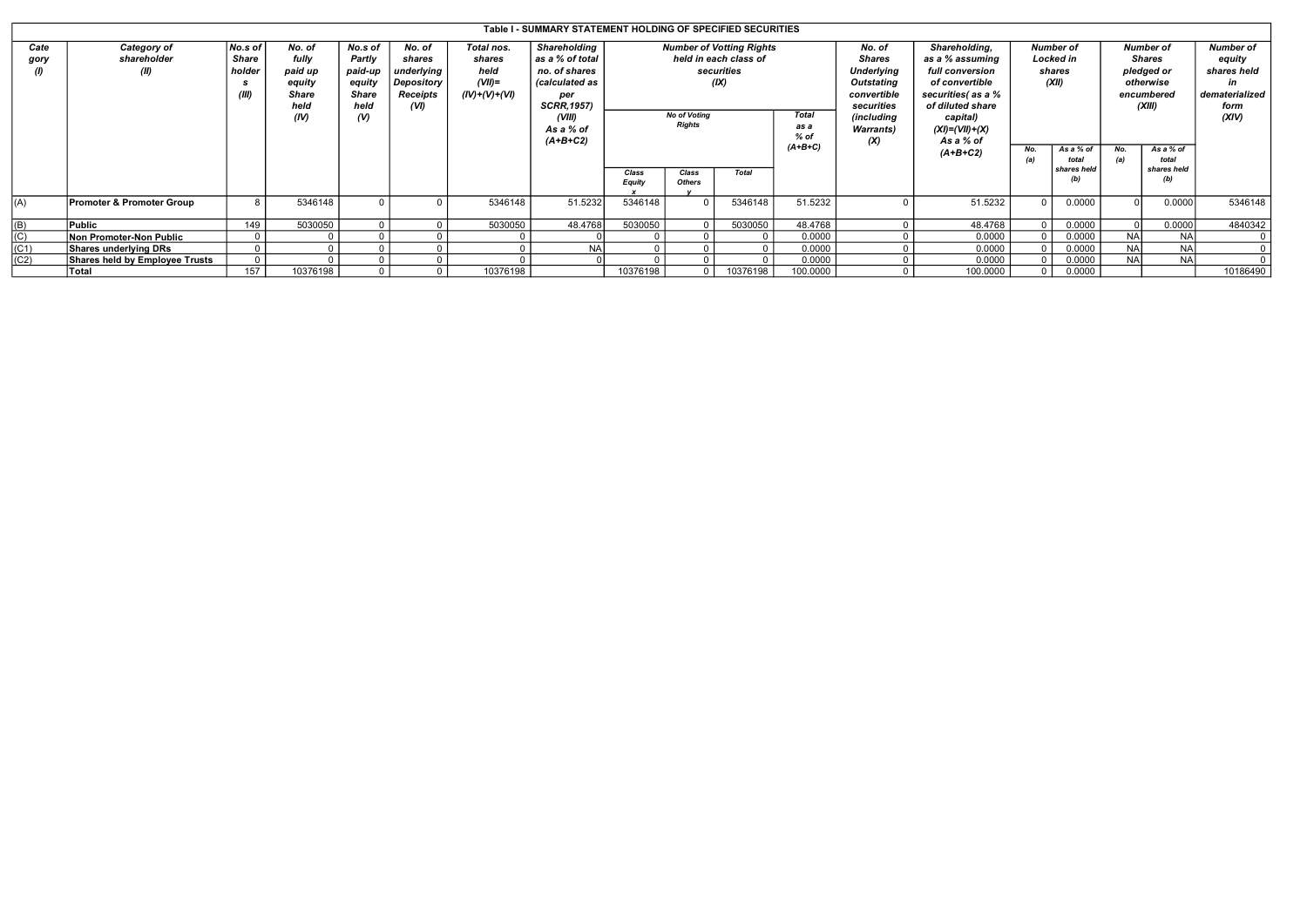|                                                         |                                                                                                                                                                                                                |                          |                              |                    |                      |                         | Table II - STATEMENT SHOWING SHAREHOLDING PATTERN OF THE PROMOTER AND PROMOTER GROUP |                    |                                           |                                                              |                                         |                                                                                |                                                            |                                                                                        |                                                                               |                  |                                  |                                          |                                                                                                |                                                                                             |                                                                                                                                                                                                                                                                   |  |  |                                                                                      |                                                                       |
|---------------------------------------------------------|----------------------------------------------------------------------------------------------------------------------------------------------------------------------------------------------------------------|--------------------------|------------------------------|--------------------|----------------------|-------------------------|--------------------------------------------------------------------------------------|--------------------|-------------------------------------------|--------------------------------------------------------------|-----------------------------------------|--------------------------------------------------------------------------------|------------------------------------------------------------|----------------------------------------------------------------------------------------|-------------------------------------------------------------------------------|------------------|----------------------------------|------------------------------------------|------------------------------------------------------------------------------------------------|---------------------------------------------------------------------------------------------|-------------------------------------------------------------------------------------------------------------------------------------------------------------------------------------------------------------------------------------------------------------------|--|--|--------------------------------------------------------------------------------------|-----------------------------------------------------------------------|
| Category & Name of the<br>shareholders<br>$\mathcal{U}$ | PAN<br>(II)                                                                                                                                                                                                    |                          |                              |                    |                      |                         |                                                                                      |                    | No of<br><b>Share</b><br>holders<br>(III) | No of<br>fully<br>paid up<br>equity<br><b>Shares</b><br>held | Partl<br>v<br>paid-<br>иp<br>equit<br>y | No. of<br>shares<br>underlying<br><b>Depository</b><br><b>Receipts</b><br>(VI) | Total nos.<br>shares<br>held<br>$(VII)$ =<br>(IV)+(V)+(VI) | Shareholding<br>% calculated<br>as per<br><b>SCRR, 1957</b><br>As a % of<br>$(A+B+C2)$ | <b>Number of Voting Rights</b><br>held in each class of<br>securities<br>(IX) |                  |                                  |                                          | No. of<br><b>Shares</b><br><b>Underlying</b><br><b>Outstating</b><br>convertible<br>securities | Shareholding,<br>as a %<br>assuming<br>full conversion<br>of convertible<br>securities(as a | Number of<br>Locked in<br>shares<br>(XII)<br>As a % of<br>No.<br>total<br>(a)<br>shares held<br>(b)<br>0.0000<br>0l<br>0.0000<br>01<br> 0 <br>0.0000<br>0.0000<br>$\Omega$<br>0.0000<br>0<br>$\Omega$<br>0<br>0.0000<br>0.0000<br>O<br>0.0000<br>0.0000<br>0.0000 |  |  | <b>Number of</b><br><b>Shares</b><br>pledged or<br>otherwise<br>encumbered<br>(XIII) | <b>Number of</b><br>equity<br>shares held<br>in<br>dematerialize<br>d |
|                                                         |                                                                                                                                                                                                                |                          |                              | (IV)               | Shar<br>e            |                         |                                                                                      | (VIII)             |                                           | <b>No of Voting</b><br><b>Rights</b>                         |                                         | <b>Total</b><br>as a                                                           | (including<br><b>Warrants</b> )                            | %<br>of diluted share                                                                  |                                                                               |                  |                                  |                                          | form<br>(XIV)                                                                                  |                                                                                             |                                                                                                                                                                                                                                                                   |  |  |                                                                                      |                                                                       |
|                                                         |                                                                                                                                                                                                                |                          |                              |                    | held<br>$\omega$     |                         |                                                                                      |                    | Class<br><b>Equity</b>                    | Class<br><b>Others</b>                                       | <b>Total</b>                            | % of<br>$(A+B+C)$                                                              | (X)                                                        | capital)<br>$(XI) = (VII) + (X)$<br>As a % of<br>$(A+B+C2)$                            |                                                                               |                  | No.<br>(a)                       | As a % of<br>total<br>shares held<br>(b) |                                                                                                |                                                                                             |                                                                                                                                                                                                                                                                   |  |  |                                                                                      |                                                                       |
|                                                         | 1 Indian                                                                                                                                                                                                       |                          |                              |                    |                      |                         |                                                                                      |                    |                                           |                                                              |                                         |                                                                                |                                                            |                                                                                        |                                                                               |                  |                                  |                                          |                                                                                                |                                                                                             |                                                                                                                                                                                                                                                                   |  |  |                                                                                      |                                                                       |
|                                                         |                                                                                                                                                                                                                |                          |                              |                    |                      |                         |                                                                                      |                    |                                           |                                                              |                                         |                                                                                |                                                            |                                                                                        |                                                                               |                  |                                  |                                          |                                                                                                |                                                                                             |                                                                                                                                                                                                                                                                   |  |  |                                                                                      |                                                                       |
|                                                         | (a) Individuals/Hindu undivided Family                                                                                                                                                                         |                          |                              |                    |                      |                         |                                                                                      |                    |                                           |                                                              |                                         |                                                                                |                                                            |                                                                                        |                                                                               |                  |                                  |                                          |                                                                                                |                                                                                             |                                                                                                                                                                                                                                                                   |  |  |                                                                                      |                                                                       |
|                                                         | <b>AJAY ARORA</b><br><b>RAMESH ARORA</b>                                                                                                                                                                       | AAUPA6280C<br>ACYPA9927E | 1<br>1                       | 1395628<br>3202484 | $\Omega$<br>$\Omega$ | 0 <br>$\overline{0}$    | 1395628<br>3202484                                                                   | 13.4503<br>30.8638 | 1395628<br>3202484                        |                                                              | 0 1395628<br>0 3202484                  | 13.4503<br>30.8638                                                             | 0 <br> 0                                                   | 13.4503<br>30.8638                                                                     |                                                                               |                  | $\overline{0}$<br>$\overline{0}$ | 0.0000<br>0.0000                         | 1395628<br>3202484                                                                             |                                                                                             |                                                                                                                                                                                                                                                                   |  |  |                                                                                      |                                                                       |
|                                                         | Total                                                                                                                                                                                                          |                          | $\overline{2}$               | 4598112            | 0                    | 0                       | 4598112                                                                              |                    | 44.3140 4598112                           |                                                              | 0 4598112 44.3140                       |                                                                                | 0                                                          | 44.3140                                                                                |                                                                               |                  | $\overline{\mathbf{0}}$          | 0.0000                                   | 4598112                                                                                        |                                                                                             |                                                                                                                                                                                                                                                                   |  |  |                                                                                      |                                                                       |
|                                                         | (b) Central Government/State Government(s)                                                                                                                                                                     |                          |                              |                    |                      |                         |                                                                                      |                    |                                           |                                                              |                                         |                                                                                |                                                            |                                                                                        |                                                                               |                  |                                  |                                          |                                                                                                |                                                                                             |                                                                                                                                                                                                                                                                   |  |  |                                                                                      |                                                                       |
|                                                         |                                                                                                                                                                                                                |                          | 0                            | ΩI                 |                      | $\overline{0}$          | 0                                                                                    | 0.0000             | 0                                         | $\mathbf 0$                                                  | 0l                                      | 0.0000                                                                         | 0                                                          | 0.0000                                                                                 |                                                                               |                  | $\overline{0}$                   | 0.0000                                   | 0                                                                                              |                                                                                             |                                                                                                                                                                                                                                                                   |  |  |                                                                                      |                                                                       |
|                                                         | Total                                                                                                                                                                                                          |                          | $\Omega$                     | n١                 | Û                    | 0                       | 0                                                                                    | 0.0000             | 0                                         | 0                                                            | 0                                       | 0.0000                                                                         | 0                                                          | 0.0000                                                                                 |                                                                               |                  | 0l                               | 0.0000                                   | 0                                                                                              |                                                                                             |                                                                                                                                                                                                                                                                   |  |  |                                                                                      |                                                                       |
|                                                         | (c) Financial Institutions/Banks                                                                                                                                                                               |                          |                              |                    |                      |                         |                                                                                      |                    |                                           |                                                              |                                         |                                                                                |                                                            |                                                                                        |                                                                               |                  |                                  |                                          |                                                                                                |                                                                                             |                                                                                                                                                                                                                                                                   |  |  |                                                                                      |                                                                       |
|                                                         |                                                                                                                                                                                                                |                          | $\overline{0}$               | ΩI                 |                      | 0                       | $\overline{0}$                                                                       | 0.0000             | 0                                         | $\mathbf 0$                                                  | $\Omega$                                | 0.0000                                                                         | $\overline{0}$                                             | 0.0000                                                                                 |                                                                               | 0.0000           | 0                                | 0.0000                                   | $\overline{0}$                                                                                 |                                                                                             |                                                                                                                                                                                                                                                                   |  |  |                                                                                      |                                                                       |
|                                                         | Total                                                                                                                                                                                                          |                          | 0                            | n١                 | $\Omega$             | 0                       | 0                                                                                    | 0.0000             | 0                                         | 0                                                            | $\Omega$                                | 0.0000                                                                         | 0                                                          | 0.0000                                                                                 |                                                                               |                  | - O I                            | 0.0000                                   | $\mathbf{0}$                                                                                   |                                                                                             |                                                                                                                                                                                                                                                                   |  |  |                                                                                      |                                                                       |
|                                                         | (d) Any Other (DIRECTORS RELATIVES)                                                                                                                                                                            |                          |                              |                    |                      |                         |                                                                                      |                    |                                           |                                                              |                                         |                                                                                |                                                            |                                                                                        |                                                                               |                  |                                  |                                          |                                                                                                |                                                                                             |                                                                                                                                                                                                                                                                   |  |  |                                                                                      |                                                                       |
|                                                         | JUGAL KISHORE HUF                                                                                                                                                                                              | AACHJ6127M               | $\vert$ 1                    | 92350              | $\Omega$             | 0                       | 92350                                                                                | 0.8900             | 92350                                     | $\overline{0}$                                               | 92350                                   | 0.8900                                                                         | 0                                                          | 0.8900                                                                                 |                                                                               |                  | 0                                | 0.0000                                   | 92350                                                                                          |                                                                                             |                                                                                                                                                                                                                                                                   |  |  |                                                                                      |                                                                       |
|                                                         | ANJU ARORA                                                                                                                                                                                                     | AAMPA8922D               |                              | 135634             | 0l                   | 0                       | 135634                                                                               | 1.3072             | 135634                                    | $\Omega$                                                     | 135634                                  | 1.3072                                                                         | 0l                                                         | 1.3072                                                                                 |                                                                               |                  | 0                                | 0.0000                                   | 135634                                                                                         |                                                                                             |                                                                                                                                                                                                                                                                   |  |  |                                                                                      |                                                                       |
|                                                         | <b>GEETA ARORA</b>                                                                                                                                                                                             | AAMPA8923C               |                              | 111500             |                      | $\Omega$                | 111500                                                                               | 1.0746             | 111500                                    | $\Omega$                                                     | 111500                                  | 1.0746                                                                         | $\Omega$                                                   | 1.0746                                                                                 |                                                                               |                  | $\Omega$                         | 0.0000                                   | 111500                                                                                         |                                                                                             |                                                                                                                                                                                                                                                                   |  |  |                                                                                      |                                                                       |
|                                                         | <b>ANU MEHRA</b>                                                                                                                                                                                               | AASPM4589L               |                              | 240932             | $\Omega$             | 0                       | 240932                                                                               | 2.3220             | 240932                                    | $\overline{0}$                                               | 240932                                  | 2.3220                                                                         | 0                                                          | 2.3220                                                                                 |                                                                               |                  | 0                                | 0.0000                                   | 240932                                                                                         |                                                                                             |                                                                                                                                                                                                                                                                   |  |  |                                                                                      |                                                                       |
|                                                         | <b>SACHIN SETH</b>                                                                                                                                                                                             | ALMPS7019L               |                              | 25620              |                      | 0                       | 25620                                                                                | 0.2469             | 25620                                     | $\mathbf 0$                                                  | 25620                                   | 0.2469                                                                         | 0                                                          | 0.2469                                                                                 |                                                                               | 0.0000           | 0                                | 0.0000                                   | 25620                                                                                          |                                                                                             |                                                                                                                                                                                                                                                                   |  |  |                                                                                      |                                                                       |
|                                                         | <b>ADITYA ARORA</b>                                                                                                                                                                                            | BCPPA0239K               |                              | 142000             |                      | 0                       | 142000                                                                               | 1.3685             | 142000                                    | $\mathbf 0$                                                  | 142000                                  | 1.3685                                                                         | $\mathbf 0$                                                | 1.3685                                                                                 |                                                                               | 0.0000           | 0                                | 0.0000                                   | 142000                                                                                         |                                                                                             |                                                                                                                                                                                                                                                                   |  |  |                                                                                      |                                                                       |
|                                                         | Total                                                                                                                                                                                                          |                          | 6                            | 748036             | n١                   | 0                       | 748036                                                                               | 7.2092             | 748036                                    | 0                                                            | 748036                                  | 7.2092                                                                         | 0                                                          | 7.2092                                                                                 | $\Omega$                                                                      | 0.0000           | $\Omega$                         | 0.0000                                   | 748036                                                                                         |                                                                                             |                                                                                                                                                                                                                                                                   |  |  |                                                                                      |                                                                       |
|                                                         | Sub-Total (A)(1)                                                                                                                                                                                               |                          | 8                            | 5346148            | 0                    | 0                       | 5346148                                                                              | 51.5232            | 5346148                                   |                                                              | $0$ 5346148                             | 51.5232                                                                        | 0                                                          | 51.5232                                                                                | 0                                                                             | 0.0000           | $\mathbf{0}$                     | 0.0000                                   | 5346148                                                                                        |                                                                                             |                                                                                                                                                                                                                                                                   |  |  |                                                                                      |                                                                       |
| $\overline{2}$                                          | Foreign                                                                                                                                                                                                        |                          |                              |                    |                      |                         |                                                                                      |                    |                                           |                                                              |                                         |                                                                                |                                                            |                                                                                        |                                                                               |                  |                                  |                                          |                                                                                                |                                                                                             |                                                                                                                                                                                                                                                                   |  |  |                                                                                      |                                                                       |
| (a)                                                     | Individuals (Non-Resident Individuals/Foreign Individuals)                                                                                                                                                     |                          | 0                            | ΩI                 |                      | 0                       | 0                                                                                    | 0.0000             | 0                                         | $\mathbf 0$                                                  | οI                                      | 0.0000                                                                         | 0                                                          | 0.0000                                                                                 | $\Omega$                                                                      | 0.0000           | $\overline{0}$                   | 0.0000                                   | $\overline{0}$                                                                                 |                                                                                             |                                                                                                                                                                                                                                                                   |  |  |                                                                                      |                                                                       |
|                                                         | Total                                                                                                                                                                                                          |                          | $\mathbf{0}$                 |                    |                      | 0                       | 0                                                                                    | 0.0000             | $\mathbf{0}$                              | 0                                                            | 0                                       | 0.0000                                                                         | 0                                                          | 0.0000                                                                                 | 0                                                                             | 0.0000           | 0                                | 0.0000                                   | 0                                                                                              |                                                                                             |                                                                                                                                                                                                                                                                   |  |  |                                                                                      |                                                                       |
|                                                         | (b) Government                                                                                                                                                                                                 |                          |                              |                    |                      |                         |                                                                                      |                    |                                           |                                                              |                                         |                                                                                |                                                            |                                                                                        |                                                                               |                  |                                  |                                          |                                                                                                |                                                                                             |                                                                                                                                                                                                                                                                   |  |  |                                                                                      |                                                                       |
|                                                         |                                                                                                                                                                                                                |                          | 0                            | $\Omega$           |                      | 0                       | 0                                                                                    | 0.0000             | 0                                         | $\overline{0}$                                               | 0                                       | 0.0000                                                                         | 0                                                          | 0.0000                                                                                 | $\Omega$                                                                      | 0.0000           | $\overline{0}$                   | 0.0000                                   | $\overline{0}$                                                                                 |                                                                                             |                                                                                                                                                                                                                                                                   |  |  |                                                                                      |                                                                       |
|                                                         | Total                                                                                                                                                                                                          |                          | $\Omega$                     | ΩI                 | $\mathbf{0}$         | 0                       | 0                                                                                    | 0.0000             | $\mathbf{0}$                              | 0                                                            | 0                                       | 0.0000                                                                         | 0                                                          | 0.0000                                                                                 | 0                                                                             | 0.0000           | 0                                | 0.0000                                   | 0                                                                                              |                                                                                             |                                                                                                                                                                                                                                                                   |  |  |                                                                                      |                                                                       |
| (c)                                                     | Institutions                                                                                                                                                                                                   |                          |                              |                    |                      |                         |                                                                                      |                    |                                           |                                                              |                                         |                                                                                |                                                            |                                                                                        |                                                                               |                  |                                  |                                          |                                                                                                |                                                                                             |                                                                                                                                                                                                                                                                   |  |  |                                                                                      |                                                                       |
|                                                         |                                                                                                                                                                                                                |                          | 0                            |                    |                      | 0                       | 0                                                                                    | 0.0000             | 0                                         | 0                                                            | 0                                       | 0.0000                                                                         | 0                                                          | 0.0000                                                                                 | 0                                                                             | 0.0000           | $\overline{0}$                   | 0.0000                                   | $\overline{0}$                                                                                 |                                                                                             |                                                                                                                                                                                                                                                                   |  |  |                                                                                      |                                                                       |
|                                                         | Total                                                                                                                                                                                                          |                          | $\overline{0}$               | ٥I                 | $\Omega$             | $\overline{\mathbf{0}}$ | 0                                                                                    | 0.0000             | $\overline{0}$                            | 0                                                            | 0                                       | 0.0000                                                                         | $\overline{0}$                                             | 0.0000                                                                                 | $\overline{0}$                                                                | 0.0000           | $\mathbf{0}$                     | 0.0000                                   | 0                                                                                              |                                                                                             |                                                                                                                                                                                                                                                                   |  |  |                                                                                      |                                                                       |
|                                                         | (d) Foreign Portfolio Investor                                                                                                                                                                                 |                          |                              |                    |                      |                         |                                                                                      |                    |                                           |                                                              |                                         |                                                                                |                                                            |                                                                                        |                                                                               |                  |                                  |                                          |                                                                                                |                                                                                             |                                                                                                                                                                                                                                                                   |  |  |                                                                                      |                                                                       |
|                                                         |                                                                                                                                                                                                                |                          | $\Omega$                     | οI                 |                      | 0                       | 0                                                                                    | 0.0000             | $\overline{0}$                            | $\mathbf 0$                                                  | $\Omega$                                | 0.0000                                                                         | 0                                                          | 0.0000                                                                                 | $\Omega$                                                                      | 0.0000           | 0                                | 0.0000                                   | $\Omega$                                                                                       |                                                                                             |                                                                                                                                                                                                                                                                   |  |  |                                                                                      |                                                                       |
|                                                         | Total<br>Sub-Total (A)(2)                                                                                                                                                                                      |                          | $\mathbf{0}$<br>$\mathbf{0}$ | 0l<br>ΩI           | 0<br>٥I              | 0                       | 0<br>0                                                                               | 0.0000             | $\mathbf{0}$<br>$\mathbf{0}$              | $\mathbf 0$<br>$\mathbf{0}$                                  | $\mathbf{0}$                            | 0.0000                                                                         | 0                                                          | 0.0000                                                                                 | $\mathbf{0}$<br>$\mathbf{0}$                                                  | 0.0000           | 0 <br>$\mathbf{0}$               | 0.0000                                   | $\mathbf{0}$<br>$\mathbf{0}$                                                                   |                                                                                             |                                                                                                                                                                                                                                                                   |  |  |                                                                                      |                                                                       |
|                                                         | <b>Total Shareholding of Promoter</b>                                                                                                                                                                          |                          |                              | 5346148            | n.                   | 0<br>$\mathbf{0}$       | 5346148                                                                              | 0.0000<br>51.5232  | 5346148                                   | $\Omega$                                                     | 0<br>5346148                            | 0.0000<br>51.5232                                                              | 0 <br>$\mathbf{0}$                                         | 0.0000<br>51.5232                                                                      | O                                                                             | 0.0000<br>0.0000 | $\Omega$                         | 0.0000<br>0.0000                         | 5346148                                                                                        |                                                                                             |                                                                                                                                                                                                                                                                   |  |  |                                                                                      |                                                                       |
|                                                         | and Promoter Group $(A)$ =<br>$(A)(1)+(A)(2)$                                                                                                                                                                  |                          |                              |                    |                      |                         |                                                                                      |                    |                                           |                                                              |                                         |                                                                                |                                                            |                                                                                        |                                                                               |                  |                                  |                                          |                                                                                                |                                                                                             |                                                                                                                                                                                                                                                                   |  |  |                                                                                      |                                                                       |
|                                                         | Details of Shares which remain unclaimed may be given hear along with details such as number of shareholders, outstanding shares held in demat/unclaimed suspense account, voting rights which are frozen etc. |                          |                              |                    |                      |                         |                                                                                      |                    |                                           |                                                              |                                         |                                                                                |                                                            |                                                                                        |                                                                               |                  |                                  |                                          |                                                                                                |                                                                                             |                                                                                                                                                                                                                                                                   |  |  |                                                                                      |                                                                       |
| Note:                                                   | (1) PAN would not be displayed on website of Stock Exchange(s).                                                                                                                                                |                          |                              |                    |                      |                         |                                                                                      |                    |                                           |                                                              |                                         |                                                                                |                                                            |                                                                                        |                                                                               |                  |                                  |                                          |                                                                                                |                                                                                             |                                                                                                                                                                                                                                                                   |  |  |                                                                                      |                                                                       |
|                                                         | <u>(2) The term "Encumbrance" has the same meaning as assigned under regulation 28(3) of SEBI (Substantial Acquisition of Shares and Takeovers) Regulations. 2011</u>                                          |                          |                              |                    |                      |                         |                                                                                      |                    |                                           |                                                              |                                         |                                                                                |                                                            |                                                                                        |                                                                               |                  |                                  |                                          |                                                                                                |                                                                                             |                                                                                                                                                                                                                                                                   |  |  |                                                                                      |                                                                       |
|                                                         |                                                                                                                                                                                                                |                          |                              |                    |                      |                         |                                                                                      |                    |                                           |                                                              |                                         |                                                                                |                                                            |                                                                                        |                                                                               |                  |                                  |                                          |                                                                                                |                                                                                             |                                                                                                                                                                                                                                                                   |  |  |                                                                                      |                                                                       |
|                                                         |                                                                                                                                                                                                                |                          |                              |                    |                      |                         |                                                                                      |                    |                                           |                                                              |                                         |                                                                                |                                                            |                                                                                        |                                                                               |                  |                                  |                                          |                                                                                                |                                                                                             |                                                                                                                                                                                                                                                                   |  |  |                                                                                      |                                                                       |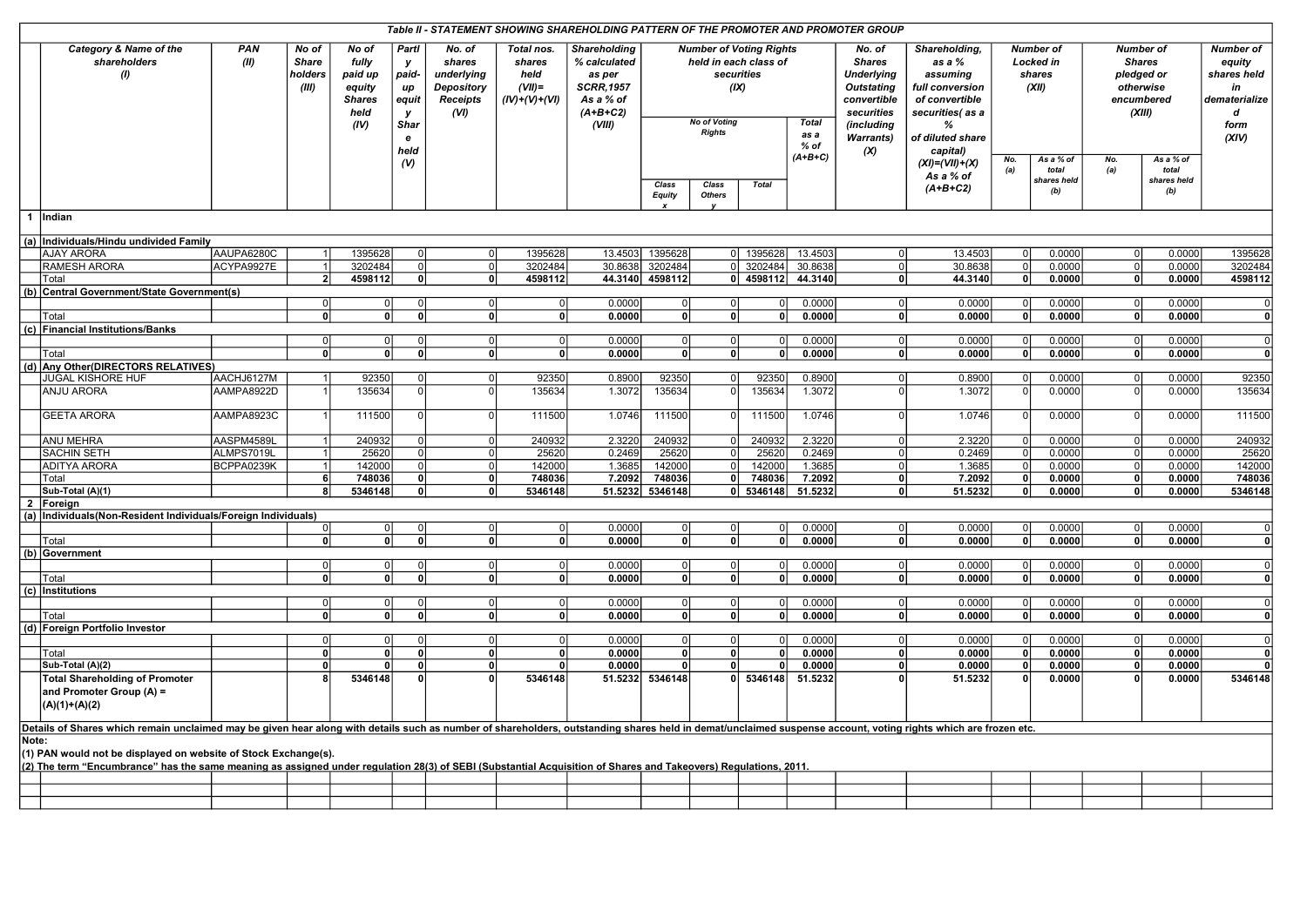|                                                                                                               |                                                                                                 |                   |                                             |                                                                      |                                                                          |                                                                               |                                                              | Table III - STATEMENT SHOWING SHAREHOLDING PATTERN OF THE PUBLIC SHAREHOLDER                             |                         |                                                                                                                                                 |              |                                                                           |                                                                                                                                                                                                                                                                                                                                                            |         |                                                                                                                |           |                                                                                                                                                                       |           |                                                                                        |
|---------------------------------------------------------------------------------------------------------------|-------------------------------------------------------------------------------------------------|-------------------|---------------------------------------------|----------------------------------------------------------------------|--------------------------------------------------------------------------|-------------------------------------------------------------------------------|--------------------------------------------------------------|----------------------------------------------------------------------------------------------------------|-------------------------|-------------------------------------------------------------------------------------------------------------------------------------------------|--------------|---------------------------------------------------------------------------|------------------------------------------------------------------------------------------------------------------------------------------------------------------------------------------------------------------------------------------------------------------------------------------------------------------------------------------------------------|---------|----------------------------------------------------------------------------------------------------------------|-----------|-----------------------------------------------------------------------------------------------------------------------------------------------------------------------|-----------|----------------------------------------------------------------------------------------|
|                                                                                                               | Category & Name of the<br>shareholders<br>(1)                                                   | PAN<br>(II)       | No.s of<br><b>Share</b><br>holders<br>(III) | No. of<br>fully<br>paid up<br>equity<br><b>Share</b><br>held<br>(IV) | Partly<br>paid-<br>up<br>equity<br><b>Share</b><br>held<br>$\mathcal{U}$ | No.s of<br>shares<br>underl<br>ying<br>Deposi<br>tory<br>Receip<br>ts<br>(VI) | Total nos.<br>shares<br>held<br>$(VII)$ =<br>$(IV)+(V)+(VI)$ | <b>Shareholding</b><br>% calculated<br>as per<br><b>SCRR, 1957)</b><br>As a % of<br>$(A+B+C2)$<br>(VIII) | Class<br><b>Equity</b>  | <b>Number of Voting Rights</b><br>held in each class of<br>securities<br>(IX)<br><b>No of Voting</b><br><b>Rights</b><br>Class<br><b>Others</b> | <b>Total</b> | <b>Total</b><br>as a<br>$%$ of<br><b>Total</b><br>Voting<br><b>Rights</b> | <b>Total</b><br>No. of<br><b>Shares</b><br>Shareholding,<br><b>Underlying</b><br>as a % assuming<br><b>Outstating</b><br>full conversion<br>convertible<br>of convertible<br>securities<br>securities(as a<br>(including<br>percentage<br>of diluted share<br><b>Warrants</b> )<br>capital)<br>$\alpha$<br>$(XI) = (VII) + (X)$<br>As a % of<br>$(A+B+C2)$ |         | <b>Number of</b><br><b>Locked in shares</b><br>(XII)<br>As a % of<br>No.<br>(a)<br>total<br>shares held<br>(b) |           | <b>Number of</b><br><b>Shares</b><br>pledged or<br>otherwise<br>encumbered<br>(XIII)<br>As a % of<br>No.<br>(Not<br>total<br>applicable)<br>shares held<br>(a)<br>(b) |           | <b>Number of</b><br>equity<br>shares held<br>in<br>dematerialize<br>d<br>form<br>(XIV) |
|                                                                                                               | 1 Institutions                                                                                  |                   |                                             |                                                                      |                                                                          |                                                                               |                                                              |                                                                                                          |                         |                                                                                                                                                 |              |                                                                           |                                                                                                                                                                                                                                                                                                                                                            |         |                                                                                                                |           |                                                                                                                                                                       |           |                                                                                        |
|                                                                                                               | (a) Mutual Funds                                                                                |                   | $\Omega$                                    | $\Omega$                                                             | $\Omega$                                                                 | O                                                                             | $\Omega$                                                     | 0.0000                                                                                                   | $\mathbf{0}$            | 0                                                                                                                                               | 0l           | 0.0000                                                                    | 0                                                                                                                                                                                                                                                                                                                                                          | 0.0000  | 0l                                                                                                             | 0.0000    | <b>NA</b>                                                                                                                                                             | <b>NA</b> | $\mathbf{0}$                                                                           |
|                                                                                                               | (b) Venture Capital Funds                                                                       |                   | $\Omega$                                    | ΩI                                                                   | 0l                                                                       | 0                                                                             | 0l                                                           | 0.0000                                                                                                   | $\mathbf{0}$            | 0                                                                                                                                               | 0l           | 0.0000                                                                    | 0                                                                                                                                                                                                                                                                                                                                                          | 0.0000  | 0l                                                                                                             | 0.0000    | <b>NA</b>                                                                                                                                                             | <b>NA</b> | 0                                                                                      |
|                                                                                                               | (c) Alternate Investment Funds                                                                  |                   | $\Omega$                                    | οl                                                                   | $\Omega$                                                                 | 0                                                                             | 0                                                            | 0.0000                                                                                                   | $\overline{\mathbf{0}}$ | 0                                                                                                                                               | 0            | 0.0000                                                                    | 0                                                                                                                                                                                                                                                                                                                                                          | 0.0000  | οl                                                                                                             | 0.0000    | <b>NA</b>                                                                                                                                                             | <b>NA</b> | ᇬ                                                                                      |
|                                                                                                               | (d) Foreign Venture Capital Investors                                                           |                   | $\Omega$                                    | οl                                                                   | $\Omega$                                                                 | 0                                                                             | οl                                                           | 0.0000                                                                                                   | $\mathbf{0}$            | 0                                                                                                                                               | - O I        | 0.0000                                                                    | 0                                                                                                                                                                                                                                                                                                                                                          | 0.0000  | 0l                                                                                                             | 0.0000    | <b>NA</b>                                                                                                                                                             | <b>NA</b> | 0                                                                                      |
|                                                                                                               | (e) Foreign Portfolio Investors                                                                 |                   |                                             | $\Omega$                                                             |                                                                          | $\mathbf{0}$                                                                  | $\overline{\mathbf{0}}$                                      | 0.0000                                                                                                   | $\overline{\mathbf{0}}$ | $\overline{0}$                                                                                                                                  | 0            | 0.0000                                                                    | $\overline{\mathbf{0}}$                                                                                                                                                                                                                                                                                                                                    | 0.0000  | 0                                                                                                              | 0.0000    | <b>NA</b>                                                                                                                                                             | <b>NA</b> | $\overline{0}$                                                                         |
|                                                                                                               | (f) Financial Institution/Banks                                                                 |                   | $\Omega$                                    | O                                                                    | n                                                                        | $\mathbf{0}$                                                                  | 0                                                            | 0.0000                                                                                                   | $\mathbf{0}$            | 0                                                                                                                                               | 0 I          | 0.0000                                                                    | 0                                                                                                                                                                                                                                                                                                                                                          | 0.0000  | 0l                                                                                                             | 0.0000    | <b>NA</b>                                                                                                                                                             | <b>NA</b> | 0                                                                                      |
|                                                                                                               | (g) Insurance Companies                                                                         |                   | $\Omega$                                    | n.                                                                   | $\Omega$                                                                 | 0                                                                             | 0                                                            | 0.0000                                                                                                   | $\mathbf{0}$            | 0                                                                                                                                               | 0l           | 0.0000                                                                    | 0                                                                                                                                                                                                                                                                                                                                                          | 0.0000  | 0l                                                                                                             | 0.0000    | <b>NA</b>                                                                                                                                                             | <b>NA</b> | $\mathbf{0}$                                                                           |
|                                                                                                               | (h) Provident Funds/ Pension Funds                                                              |                   | $\Omega$                                    | $\Omega$                                                             | $\Omega$                                                                 | 0                                                                             | 0                                                            | 0.0000                                                                                                   | $\mathbf{0}$            | 0                                                                                                                                               | - O I        | 0.0000                                                                    | 0                                                                                                                                                                                                                                                                                                                                                          | 0.0000  | 0l                                                                                                             | 0.0000    | <b>NA</b>                                                                                                                                                             | <b>NA</b> | 0                                                                                      |
|                                                                                                               | <b>SUB TOTAL (B)(1)</b>                                                                         |                   | 0l                                          | n.                                                                   | 0l                                                                       | οl                                                                            | οl                                                           | 0.0000                                                                                                   | ٥l                      | 0                                                                                                                                               | 0            | 0.0000                                                                    | 0l                                                                                                                                                                                                                                                                                                                                                         | 0.0000  | 0l                                                                                                             | 0.0000    | <b>NA</b>                                                                                                                                                             | <b>NA</b> | 0                                                                                      |
|                                                                                                               | 2 Central / State government(s)                                                                 |                   |                                             |                                                                      |                                                                          |                                                                               |                                                              |                                                                                                          |                         |                                                                                                                                                 |              |                                                                           |                                                                                                                                                                                                                                                                                                                                                            |         |                                                                                                                |           |                                                                                                                                                                       |           |                                                                                        |
|                                                                                                               | (a) Central Government/ State Government(s)/President<br>of India                               |                   | $\Omega$                                    | $\Omega$                                                             | $\Omega$                                                                 | $\mathbf{0}$                                                                  | ol                                                           | 0.0000                                                                                                   | $\mathbf{0}$            | 0                                                                                                                                               | ٥l           | 0.0000                                                                    | 0                                                                                                                                                                                                                                                                                                                                                          | 0.0000  | οl                                                                                                             | 0.0000    | <b>NA</b>                                                                                                                                                             | <b>NA</b> | $\mathbf{0}$                                                                           |
|                                                                                                               | SUB TOTAL (B)(2)                                                                                |                   | $\Omega$                                    | $\Omega$                                                             | $\Omega$                                                                 | 0                                                                             | 0                                                            | 0.0000                                                                                                   | $\Omega$                | $\Omega$                                                                                                                                        | n.           | 0.0000                                                                    | 0                                                                                                                                                                                                                                                                                                                                                          | 0.0000  | 0l                                                                                                             | 0.0000    | <b>NA</b>                                                                                                                                                             | <b>NA</b> | $\mathbf{0}$                                                                           |
|                                                                                                               | 3 Non-institutions                                                                              |                   |                                             |                                                                      |                                                                          |                                                                               |                                                              |                                                                                                          |                         |                                                                                                                                                 |              |                                                                           |                                                                                                                                                                                                                                                                                                                                                            |         |                                                                                                                |           |                                                                                                                                                                       |           |                                                                                        |
| (a.                                                                                                           | Individuals - i. Individual shareholders holding<br>1) nominal share capital up to Rs. 2 lakhs. |                   | 87                                          | 564000                                                               | ſ                                                                        | O                                                                             | 564000                                                       | 5.4355                                                                                                   | 564000                  | O                                                                                                                                               | 564000       | 5.4355                                                                    | $\Omega$                                                                                                                                                                                                                                                                                                                                                   | 5.4355  | οl                                                                                                             | 0.0000    | <b>NA</b>                                                                                                                                                             | <b>NA</b> | 564000                                                                                 |
| INDIVIDUAL - ii. Individual shareholders holding<br>(a.<br>2) nominal share capital in excess of Rs. 2 lakhs. |                                                                                                 | 37                | 2090370                                     | $\Omega$                                                             | n                                                                        | 2090370                                                                       | 20.1458                                                      | 2090370                                                                                                  | $\Omega$                | 2090370                                                                                                                                         | 20.1458      | $\Omega$                                                                  | 20.1458                                                                                                                                                                                                                                                                                                                                                    | n       | 0.0000                                                                                                         | <b>NA</b> | <b>NA</b>                                                                                                                                                             | 1900662   |                                                                                        |
|                                                                                                               | <b>ASHOK LAKHANI</b>                                                                            | AADPL0779N        |                                             | 108000                                                               |                                                                          | $\Omega$                                                                      | 108000                                                       | 1.0408                                                                                                   | 108000                  | $\Omega$                                                                                                                                        | 108000       | 1.0408                                                                    | $\Omega$                                                                                                                                                                                                                                                                                                                                                   | 1.0408  |                                                                                                                | 0.0000    | 0.00                                                                                                                                                                  | 0.00      | 108000                                                                                 |
|                                                                                                               | <b>DEEPAK BANSAL</b>                                                                            | AOOPB6270M        |                                             | 637878                                                               | $\cap$                                                                   | $\Omega$                                                                      | 637878                                                       | 6.1475                                                                                                   | 637878                  | n                                                                                                                                               | 637878       | 6.1475                                                                    | $\Omega$                                                                                                                                                                                                                                                                                                                                                   | 6.1475  | $\Omega$                                                                                                       | 0.0000    | 0.00                                                                                                                                                                  | 0.00      | 637878                                                                                 |
|                                                                                                               | <b>NIZAMUDDIN SHAIK</b>                                                                         | BJUPS4514D        |                                             | 144000                                                               |                                                                          | $\overline{0}$                                                                | 144000                                                       | 1.3878                                                                                                   | 144000                  | 0l                                                                                                                                              | 144000       | 1.3878                                                                    | $\Omega$                                                                                                                                                                                                                                                                                                                                                   | 1.3878  |                                                                                                                | 0.0000    | 0.00                                                                                                                                                                  | 0.00      | 144000                                                                                 |
|                                                                                                               | (b) NBFCs registered with RBI                                                                   |                   | $\Omega$                                    | $\Omega$                                                             | $\Omega$                                                                 | 0                                                                             | $\Omega$                                                     | 0.0000                                                                                                   | $\Omega$                | 0                                                                                                                                               | $\Omega$     | 0.0000                                                                    | 0                                                                                                                                                                                                                                                                                                                                                          | 0.0000  | οl                                                                                                             | 0.0000    | <b>NA</b>                                                                                                                                                             | <b>NA</b> | 0                                                                                      |
|                                                                                                               | (c) Employee Trusts                                                                             |                   |                                             | $\Omega$                                                             |                                                                          | 0                                                                             | $\Omega$                                                     | 0.0000                                                                                                   | $\mathbf{0}$            | 0                                                                                                                                               | $\Omega$     | 0.0000                                                                    | 0                                                                                                                                                                                                                                                                                                                                                          | 0.0000  | $\mathbf{0}$                                                                                                   | 0.0000    | <b>NA</b>                                                                                                                                                             | <b>NA</b> | $\mathbf{0}$                                                                           |
|                                                                                                               | (d) Overseas Depositories (holding DRs) (balancing<br>figure)                                   |                   |                                             |                                                                      |                                                                          | $\mathbf{a}$                                                                  | n.                                                           | 0.0000                                                                                                   | $\Omega$                | ٥l                                                                                                                                              | $\Omega$     | 0.0000                                                                    | $\Omega$                                                                                                                                                                                                                                                                                                                                                   | 0.0000  | $\Omega$                                                                                                       | 0.0000    | <b>NA</b>                                                                                                                                                             | <b>NA</b> | 0                                                                                      |
|                                                                                                               | (e) Any Other (BODIES CORPORATE)                                                                |                   |                                             | 2002470                                                              | O                                                                        | 0                                                                             | 2002470                                                      | 19.2987                                                                                                  | 2002470                 |                                                                                                                                                 | 0   2002470  | 19.2987                                                                   | $\Omega$                                                                                                                                                                                                                                                                                                                                                   | 19.2987 | $\Omega$                                                                                                       | 0.0000    | <b>NA</b>                                                                                                                                                             | <b>NA</b> | 2002470                                                                                |
|                                                                                                               | <b>RKK PORTFOLIO PRIVATE LIMITED</b>                                                            | AADCT2256K        |                                             | 1381470                                                              | $\Omega$                                                                 | $\Omega$                                                                      | 1381470                                                      | 13.3138                                                                                                  | 1381470                 | $\Omega$                                                                                                                                        | 1381470      | 13.3138                                                                   | $\Omega$                                                                                                                                                                                                                                                                                                                                                   | 13.3138 |                                                                                                                | 0.0000    | 0.00                                                                                                                                                                  | 0.00      | 1381470                                                                                |
|                                                                                                               | WAYS VINIMAY PRIVATE LIMITED                                                                    | AABCP7037N        |                                             | 563994                                                               | $\Omega$                                                                 | $\Omega$                                                                      | 563994                                                       | 5.4355                                                                                                   | 563994                  | $\Omega$                                                                                                                                        | 563994       | 5.4355                                                                    | $\Omega$                                                                                                                                                                                                                                                                                                                                                   | 5.4355  |                                                                                                                | 0.0000    | 0.00                                                                                                                                                                  | 0.00      | 563994                                                                                 |
|                                                                                                               | (e) Any Other (HINDU UNDIVIDED FAMILY)                                                          |                   | 15                                          | 181210                                                               | $\Omega$                                                                 | $\Omega$                                                                      | 181210                                                       | 1.7464                                                                                                   | 181210                  | $\Omega$                                                                                                                                        | 181210       | 1.7464                                                                    | <sub>0</sub>                                                                                                                                                                                                                                                                                                                                               | 1.7464  | $\Omega$                                                                                                       | 0.0000    | <b>NA</b>                                                                                                                                                             | <b>NA</b> | 181210                                                                                 |
|                                                                                                               | (e) Any Other (NON RESIDENT INDIANS (NON REPAT))                                                |                   |                                             | 189000                                                               | $\mathbf{0}$                                                             | $\mathbf{a}$                                                                  | 189000                                                       | 1.8215                                                                                                   | 189000                  |                                                                                                                                                 | 189000       | 1.8215                                                                    | n l                                                                                                                                                                                                                                                                                                                                                        | 1.8215  | $\Omega$                                                                                                       | 0.0000    | <b>NA</b>                                                                                                                                                             | <b>NA</b> | 189000                                                                                 |
|                                                                                                               | <b>JANI BHASHA SHAIK</b>                                                                        | <b>BKNPS3521G</b> |                                             | 189000                                                               | $\cap$                                                                   | $\Omega$                                                                      | 189000                                                       | 1.8215                                                                                                   | 189000                  |                                                                                                                                                 | 189000       | 1.8215                                                                    | $\Omega$                                                                                                                                                                                                                                                                                                                                                   | 1.8215  |                                                                                                                | 0.0000    | 0.00                                                                                                                                                                  | 0.00      | 189000                                                                                 |
|                                                                                                               | (e) Any Other (NON RESIDENT INDIANS (REPAT))                                                    |                   |                                             | 3000                                                                 | $\Omega$                                                                 | 0l                                                                            | 3000                                                         | 0.0289                                                                                                   | 3000                    | $\Omega$                                                                                                                                        | 3000         | 0.0289                                                                    | ΩI                                                                                                                                                                                                                                                                                                                                                         | 0.0289  | $\mathbf{r}$                                                                                                   | 0.0000    | <b>NA</b>                                                                                                                                                             | <b>NA</b> | 3000                                                                                   |
|                                                                                                               | SUB TOTAL (B)(3)                                                                                |                   | 149                                         | 5030050                                                              |                                                                          | $\mathbf{0}$                                                                  | 5030050                                                      | 48.4768                                                                                                  | 5030050                 | $\Omega$                                                                                                                                        | 5030050      | 48.4768                                                                   | $\Omega$                                                                                                                                                                                                                                                                                                                                                   | 48.4768 |                                                                                                                | 0.0000    | <b>NA</b>                                                                                                                                                             | <b>NA</b> | 4840342                                                                                |
|                                                                                                               | Total Public Shareholding (B) =<br>$(B)(1)+(B)(2)+(B)(3)$                                       |                   | 149                                         | 5030050                                                              |                                                                          |                                                                               | 5030050                                                      | 48.4768                                                                                                  | 5030050                 |                                                                                                                                                 | 5030050      | 48.4768                                                                   | $\mathbf{r}$                                                                                                                                                                                                                                                                                                                                               | 48.4768 | ΩI                                                                                                             | 0.0000    | <b>NA</b>                                                                                                                                                             | <b>NA</b> | 4840342                                                                                |

Details of the shareholders acting as persons in Concert including their Shareholding (No. and %): 0<br>Details of Shares which remain unclaimed may be given hear along with details such as number of shareholders, outstanding

Note:

(1) PAN would not be displayed on website of Stock Exchange(s).<br>(2) The above format needs to be disclosed along with the name of following persons:<br>Institutions/Non Institutions holding more than 1% of total number of sha